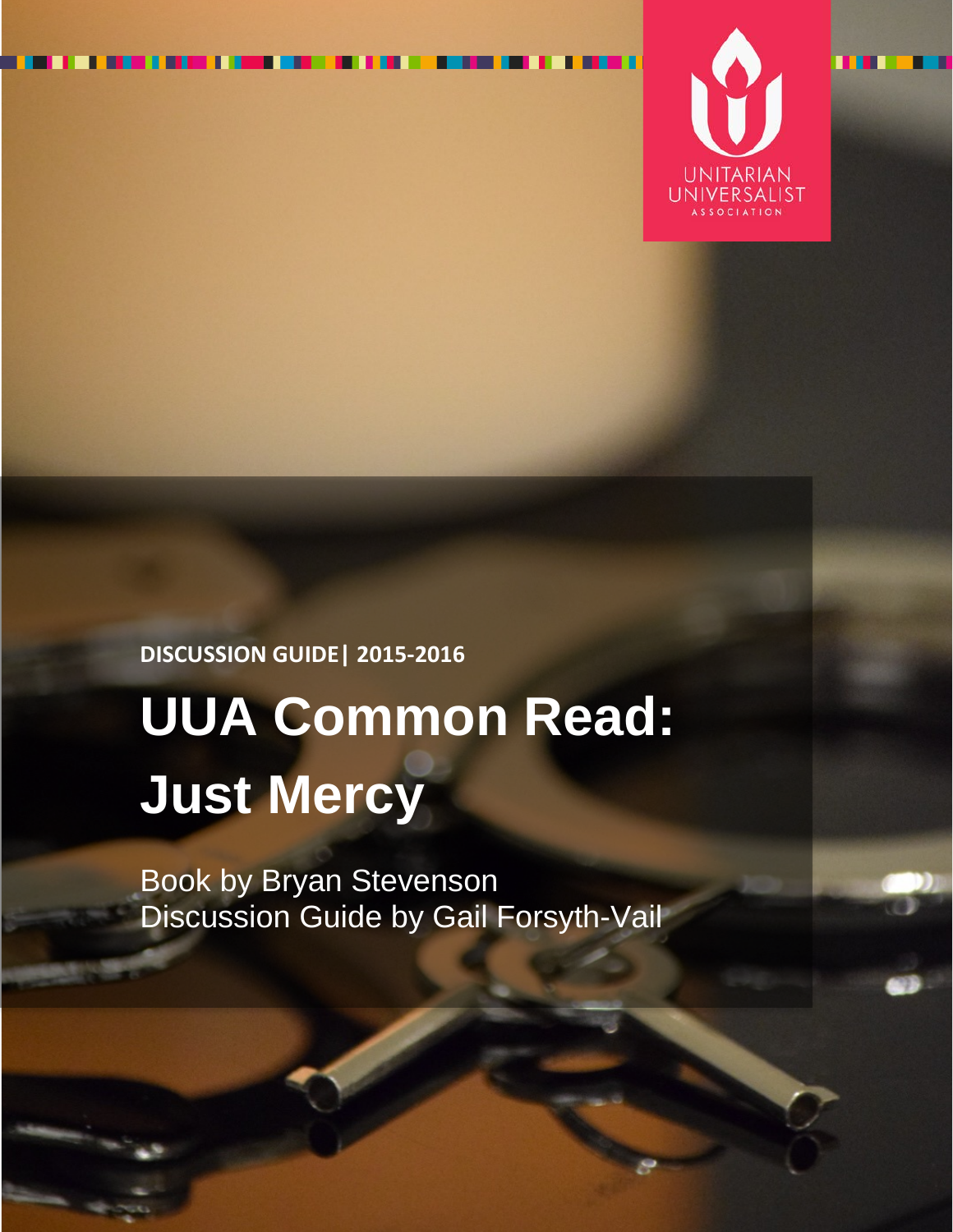# **Table of Contents**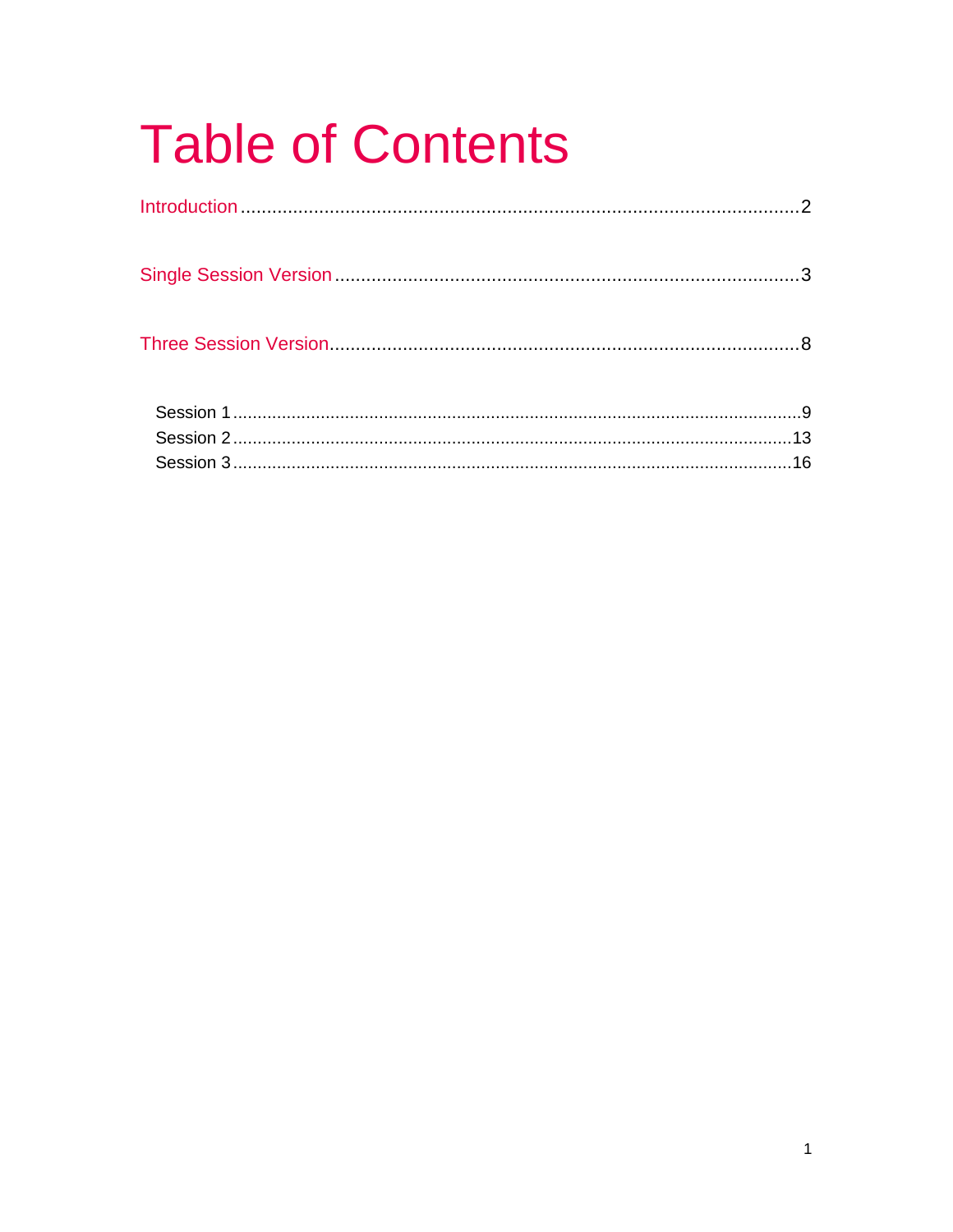# Introduction

Just Mercy: A Story of Justice and Redemption by Bryan Stevenson (Spiegel and Grau, 2014) has been selected as the 2015-16 Unitarian Universalist Association (UUA) Common Read. Stevenson writes about his personal experiences representing poor people, people of color, women, and children incarcerated on death row or sentenced to die in prison. He makes a powerful case that the opposite of poverty is not wealth, but justice. In line with his grandmother's advice that you have to get close to understand, he reveals truths about the U.S. criminal justice system by sharing individual stories, taking the reader up close to see the results of unjust, lifeand soul-destroying policies and practices.

This discussion guide invites participants to explore and examine some of the underlying themes in the book: justice, mercy, compassion, hope, and forgiveness. It invites participants to examine their own assumptions and biases, finding their way not just to a new intellectual understanding of the U.S. criminal punishment system, but also to a new spiritual stance regarding those who are incarcerated. Links to supplementary materials and specific guidance for how to take action to work against mass incarceration and/or the death penalty are included as well.

### **Using this Guide**

The discussion guide is flexible. Adapt it to congregational, cluster, or district programming for adults of all ages and life stages, for campus groups or young adult groups, for youth groups, or for cross-generational groups of adults and youth. Two formats are offered:

- A single, 90-minute session
	- o Can be expanded for a two-hour session
	- o Can be offered in two parts to accommodate a 45-minute Sunday forum format
- Three, 90-minute sessions
	- o Can each be extended to a two-hour session by lengthening the amount of time for conversation, discussion, and sharing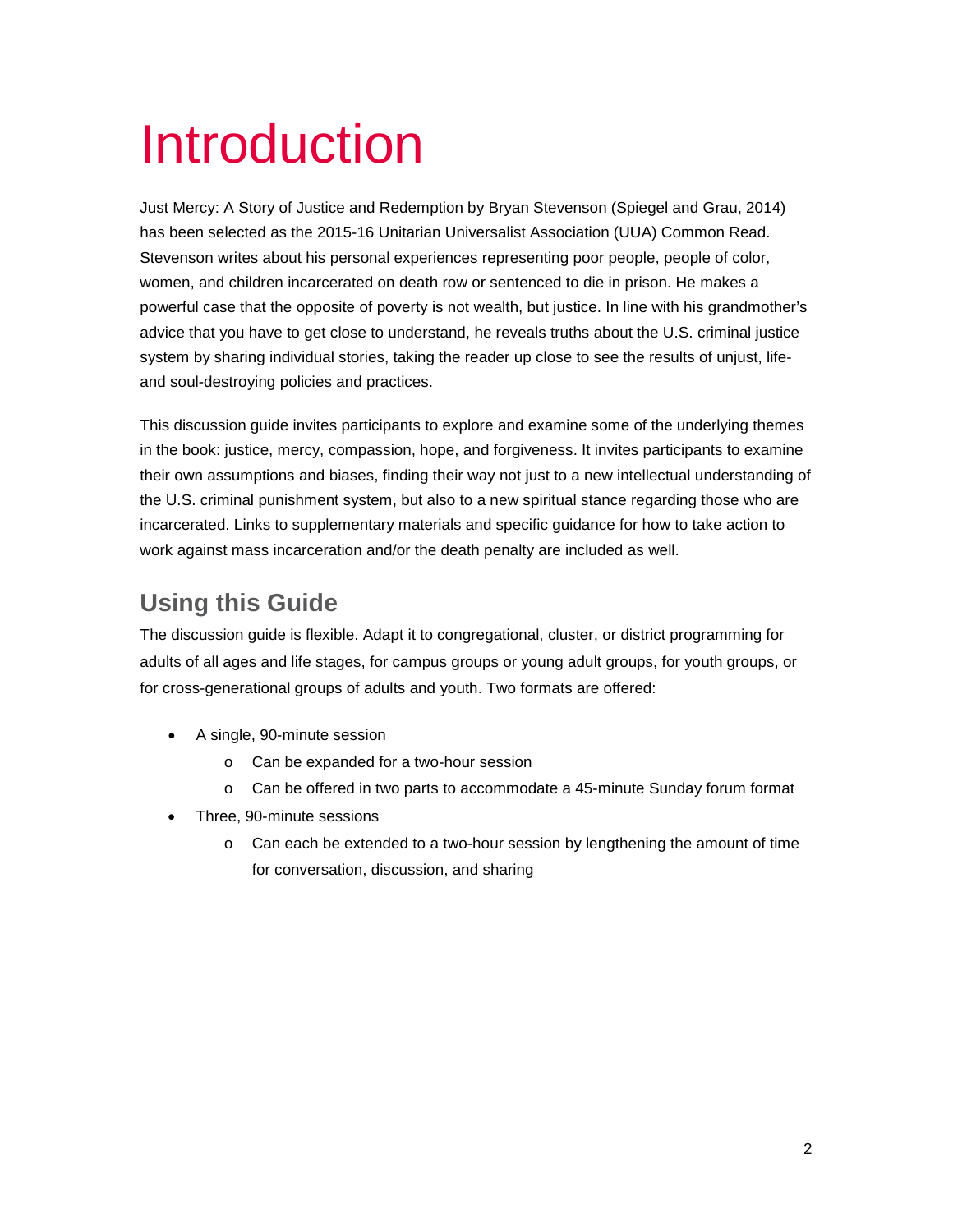# Single Session Version

#### **Goals**

- Provide a framework for responding to Just Mercy
- Invite readers to share their reactions and reflections in a safe and trusting community
- Explore Stevenson's call to bear witness to the ways in which the U.S. criminal justice system is neither just nor merciful to those on the margins of society
- Invite participants to gain new knowledge and insight about the U.S. criminal justice system
- Invite participants to act from their Unitarian Universalist values in response to what they learn from the book.

#### **Materials**

- Chalice, candle and lighter or LED battery-operated candle
- Newsprint, markers, and tape
- Optional: Copies of Singing the Living Tradition, the UUA hymnbook, for participants to share
- Optional: A pair of handcuffs or other tangible representation of those who are incarcerated

### **Preparation**

- Set out the chalice. If you are using handcuffs or another object to remind you of the people who are incarcerated, set those items out as well.
- Write these covenant points on newsprint, but do not post:
	- o We promise to speak from our own experiences and perspectives.
	- o We promise to listen respectfully to the experiences and perspectives of other people.
	- o We promise to pay attention to the group process, making sure that everyone has the opportunity to speak and to listen.
	- o We promise to use this time as an opportunity for ethical, religious, and spiritual discernment.
	- o We promise to listen to one another for understanding rather than to debate, even when the conversation touches on politics or public policy.
- Write on newsprint, and post: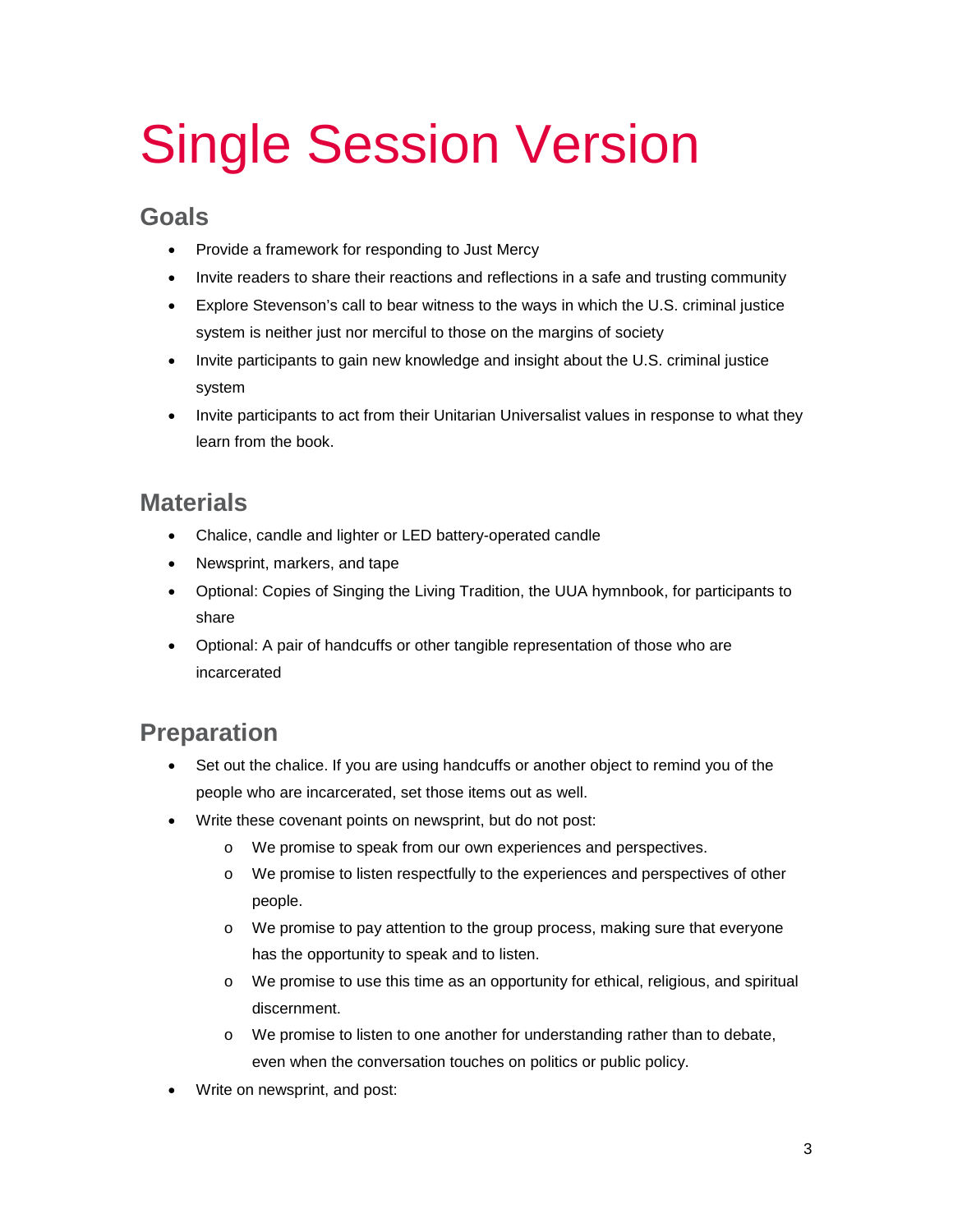- o What surprised, troubled, or challenged you from the book, Just Mercy?
- o What stories from the book stick with you?
- Write on newsprint, but do not post:
	- o Bearing in mind Stevenson's assertion that each of us is more than the worst thing we've ever done, what role should mercy play in the way we respond to those who have committed crimes?
	- o What life experiences help you relate to the themes of the book- justice, mercy, and redemption?
- Write on newsprint, but do not post:
	- o What spiritual lessons do you draw from those who find their way to hope even in seemingly hopeless circumstances?
	- o What spiritual lessons do you draw from the author's tenacity in the face of what many might find overwhelming? From what sources did he draw hope?
- Optional: Recruit a song leader or accompanist for the opening.

#### **Chalice Lighting/Opening Reading or Hymn (5 min)**

Welcome participants. Light the chalice and share the words to verses 3 and 4 of "Wake Now My Senses," Hymn 298 in Singing the Living Tradition, or invite participants to sing with you:

*Wake, now, compassion, give heed to the cry;*

*voices of suffering fill the wide sky;*

*take as your neighbor both stranger and friend,*

*praying and striving their hardship to end.*

*Wake, now, my conscience, with justice thy guide;*

*join with all people whose rights are denied;*

*take not for granted a privileged place;*

*God's love embraces the whole human race.*

*(Lyrics by Thomas Mikelson; used with permission)*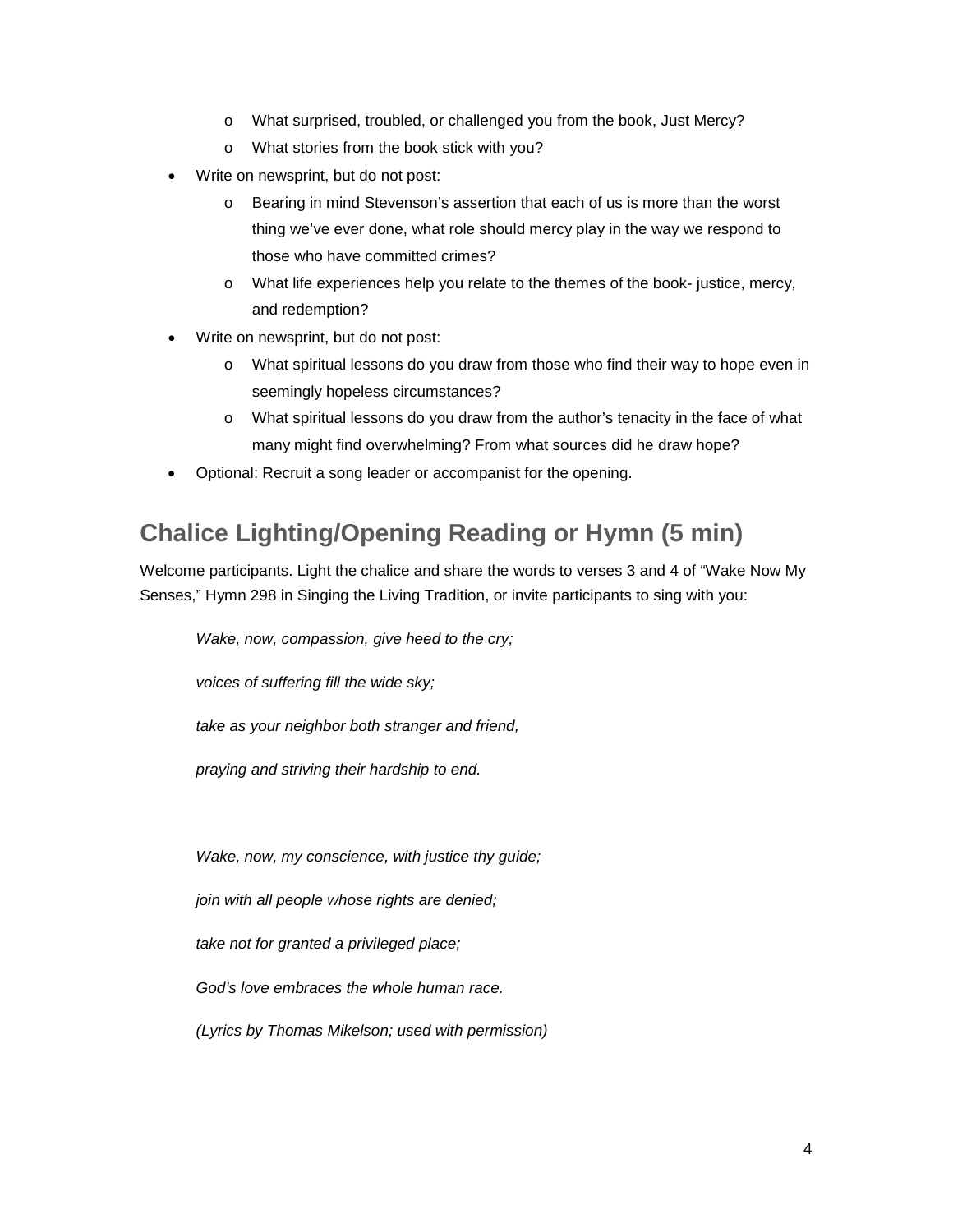### **Introductions and Creating a Covenant (10 minutes)**

Invite each person to introduce themselves and to share what brought them into the room for this discussion. Post the covenant points you have written on newsprint. Propose them as guidelines. Ask if any points need to be clarified, added, or amended. Note changes on newsprint. When the covenant is complete, invite participants to voice or signal agreement.

### **First Impressions (20 minutes)**

Invite participants to share an initial response to the book. Call attention to the questions you have posted and allow silence for two or three minutes for people to find their words. Then, ask them to share, one at a time, without interruption.

After the sharing, briefly ask participants to identify common threads or themes in their initial responses and record those on the posted newsprint.

### **Discussion (15 minutes)**

Say, "Stevenson calls his book Just Mercy and invites us to consider both justice and mercy in regard to the U.S. criminal justice system." Lead a discussion using these questions:

- Has your idea about justice changed since reading the book?
- What does justice mean to you now?

(Optional break for 45 minute forums. If you are doing this in two sessions, begin the second session with a summary of the discussion from the first.)

### **Reflection and Sharing 1 (15 minutes)**

Read this passage from page 267 of the book aloud:

*In preparing litigation on behalf of the children we were representing, it was clear that these shocking and senseless crimes [they had committed] couldn't be evaluated honestly without understanding the lives these children had been forced to endure.* 

Post the second set of questions and read them aloud. Invite participants to reflect on Stevenson's belief in the need for mercy in our system for dealing with crime. After a minute, call attention to the posted questions. Invite participants to share their responses to one or more of the questions, speaking one at a time without interruption.

#### **Reflection and Sharing 2 (15 minutes)**

Read this quote from page 17 of the book: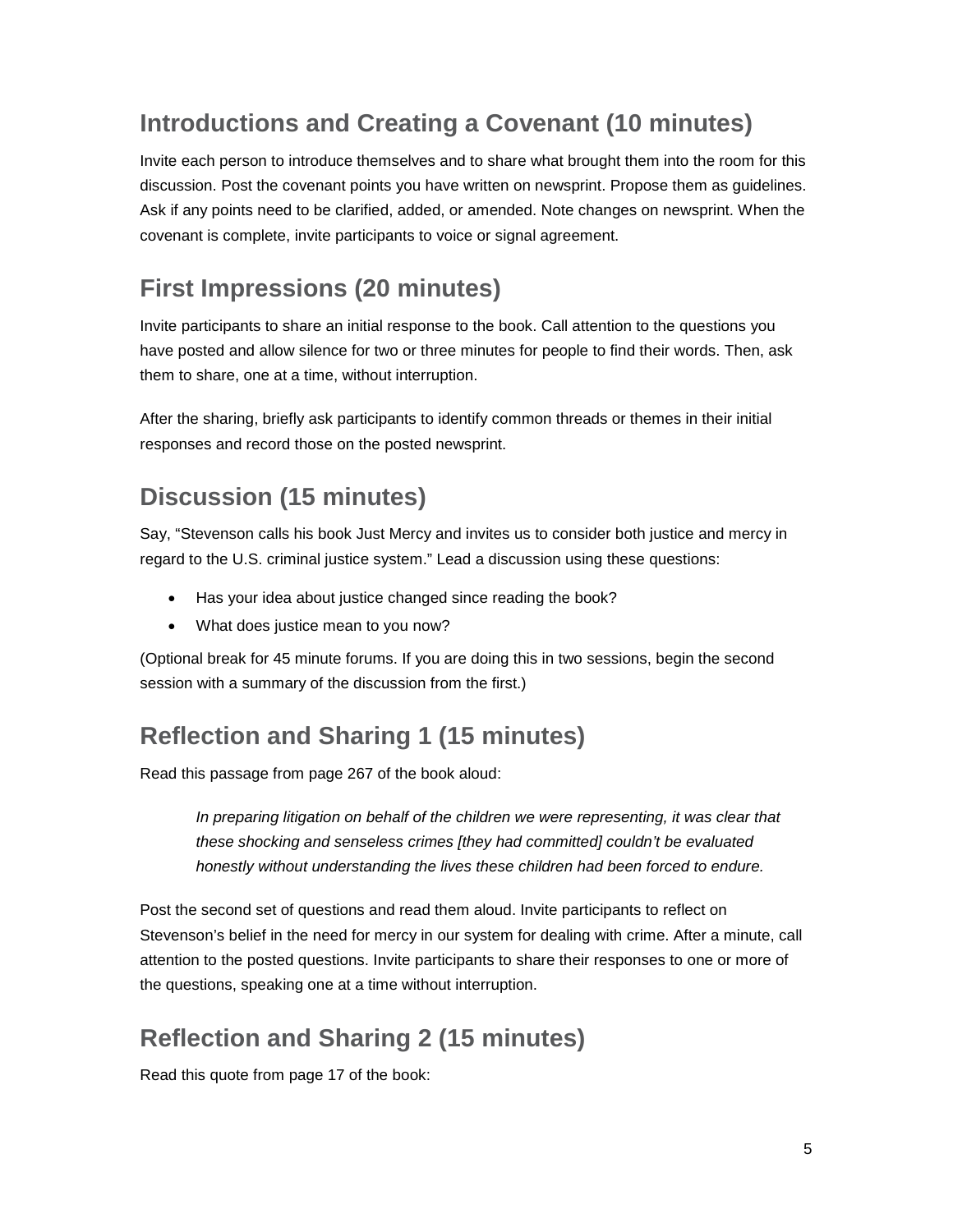*I* have discovered, deep in the hearts of many condemned and incarcerated people, the *scattered traces of hope and humility- seeds of restoration that come to astonishing life when nurtured by simple interventions.*

Post the third set of questions and read them aloud. Allow a minute or two of silence for people to find their words. Then, invite each person to share briefly, uninterrupted. Mention that for this conversation and any others, each person reserves the right to pass.

#### **Conversation (10 minutes)**

Invite the group to begin a conversation about how to engage your congregation or group in movements opposed to mass incarceration and/or the death penalty. Ask:

What religious or secular partners in your local community might you work with to bring these issues to public attention? What legislative action might you support? How might you support those who are incarcerated? Explain that this conversation is just the beginning, and that participants may want to arrange for further conversation in person and/or online to explore options. Here are some possible actions:

- Learn more about the [Church of the Larger Fellowship's prison ministry.](http://www.questformeaning.org/programs/prison-ministry/) Find out how you can take part in efforts to reach out to those who are incarcerated.
- Research local prison ministries and find out how you and/or your congregation can get involved.
- Learn about legislative initiatives that aim to dismantle the system of mass incarceration and/or work against the death penalty. Check with your Unitarian Universalist State [Advocacy Network,](http://uustatenetworks.org/) if there is one, to find out about their efforts. Organize support for those initiatives that are in line with Unitarian Universalist values.
- Learn about restorative justice, an alternative way to work with those who have engaged in criminal or antisocial activity. ["Restorative Justice: The Long Struggle"](http://www.tikkun.org/nextgen/restorative-justice-the-long-struggle) and ["A](http://www.tikkun.org/nextgen/a-restorative-circle-in-the-wake-of-a-police-shooting)  [Restorative Circle in the Wake of a Police Shooting,](http://www.tikkun.org/nextgen/a-restorative-circle-in-the-wake-of-a-police-shooting)" both articles from *Tikkun* magazine, explore the theology and application of restorative justice. Restorative Works Learning [Network](http://restorativeworks.net/) provides information, news, and learning opportunities about restorative practices.
- Review the 2005 UUA Statement of Conscience, [Criminal Justice and Prison Reform](http://www.uua.org/statements/criminal-justice-and-prison-reform) and follow some of the suggested congregational actions at the end of the statement.
- Invite others to read *Just Mercy* and organize more discussion groups, perhaps including those from other faith communities and civic or community organizations.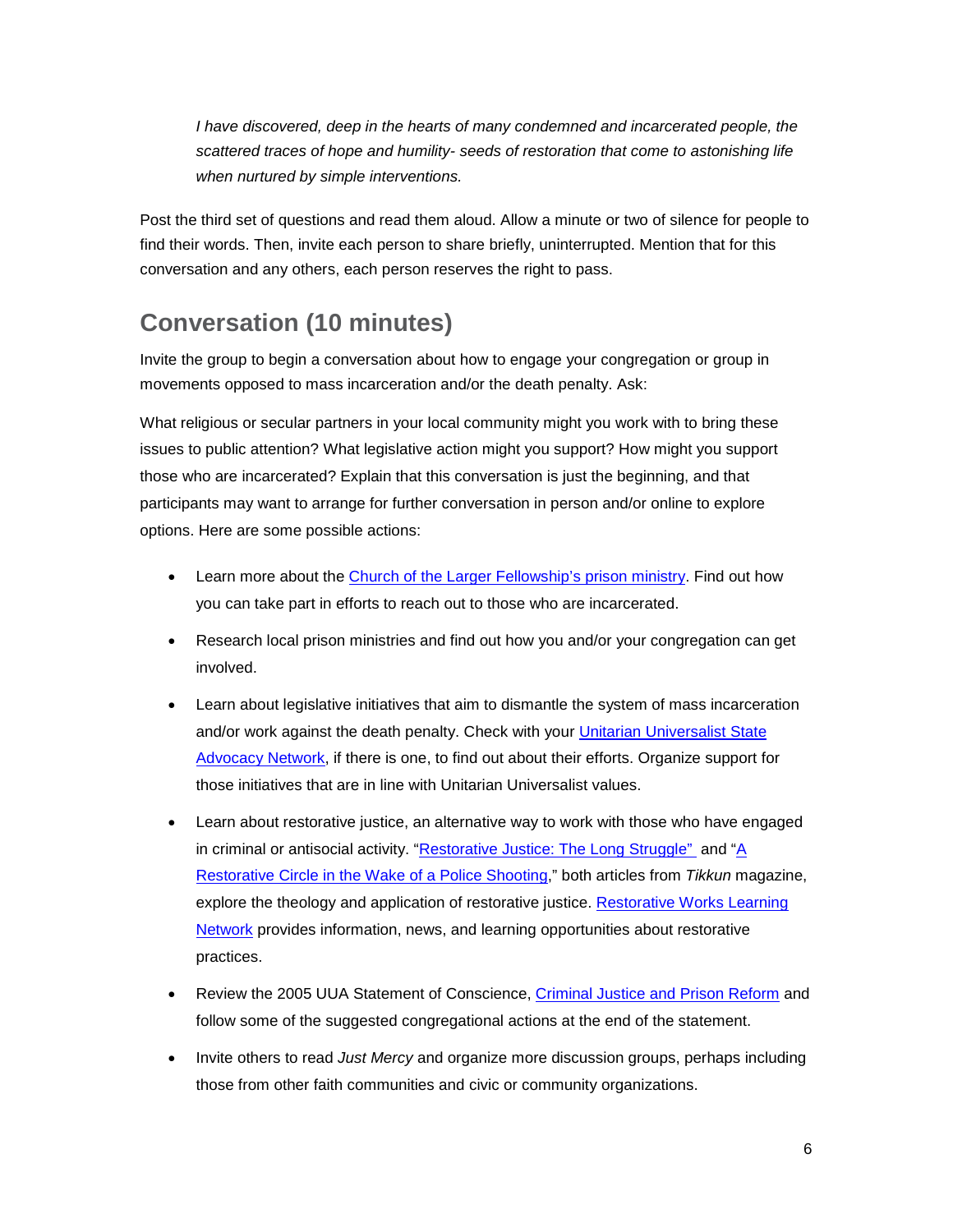- Invite groups to watch [Stevenson's TED talk](http://www.ted.com/talks/bryan_stevenson_we_need_to_talk_about_an_injustice?language=en) and lead an online conversation about how to respond.
- Visit the website of the [Equal Justice Initiative](http://www.eji.org/) and explore the resources there, including relevant [reports](http://www.eji.org/files/EJI%20Public%20Education%20Materials.pdf) on such topics as lynching in America, incarceration of children, and racial discrimination in jury selection.
- Read *[The New Jim Crow](http://www.uuabookstore.org/The-New-Jim-Crow-P17240.aspx)* by Michelle Alexander and/or watch her TED talk. Her book was the 2012-13 Common Read, and you may want to make use of the [discussion guide](http://www.uua.org/sites/live-new.uua.org/files/documents/lfd/commonread/crow_discussion.pdf)  [for Unitarian Universalists](http://www.uua.org/sites/live-new.uua.org/files/documents/lfd/commonread/crow_discussion.pdf) and [extensive supplementary resources](http://www.uua.org/multiculturalism/new-jim-crow) highlighted on the UUA website.

Collect email addresses so you can share the list of possible actions. Ask individual participants to commit to specific actions and timelines for further discussion about how to respond to what Stevenson presents in the book.

# **Closing (5 minutes)**

Share these words from pages 17-18 of the book:

*Proximity has taught me some basic and humbling truths, including this vital lesson: Each* of us is more than the worst thing we've ever done*. My work with the poor and the incarcerated has persuaded me that the opposite of poverty is not wealth; the opposite of poverty is justice. Finally, I've come to believe that the true measure of our commitment*  to the rule of law, fairness, and equality cannot be measured by how we treat the rich, the *powerful, the privileged, and the respected among us. The true measure of our character is how we treat the poor, the disfavored, the accused, the incarcerated, and the condemned.*

Extinguish the chalice and thank participants.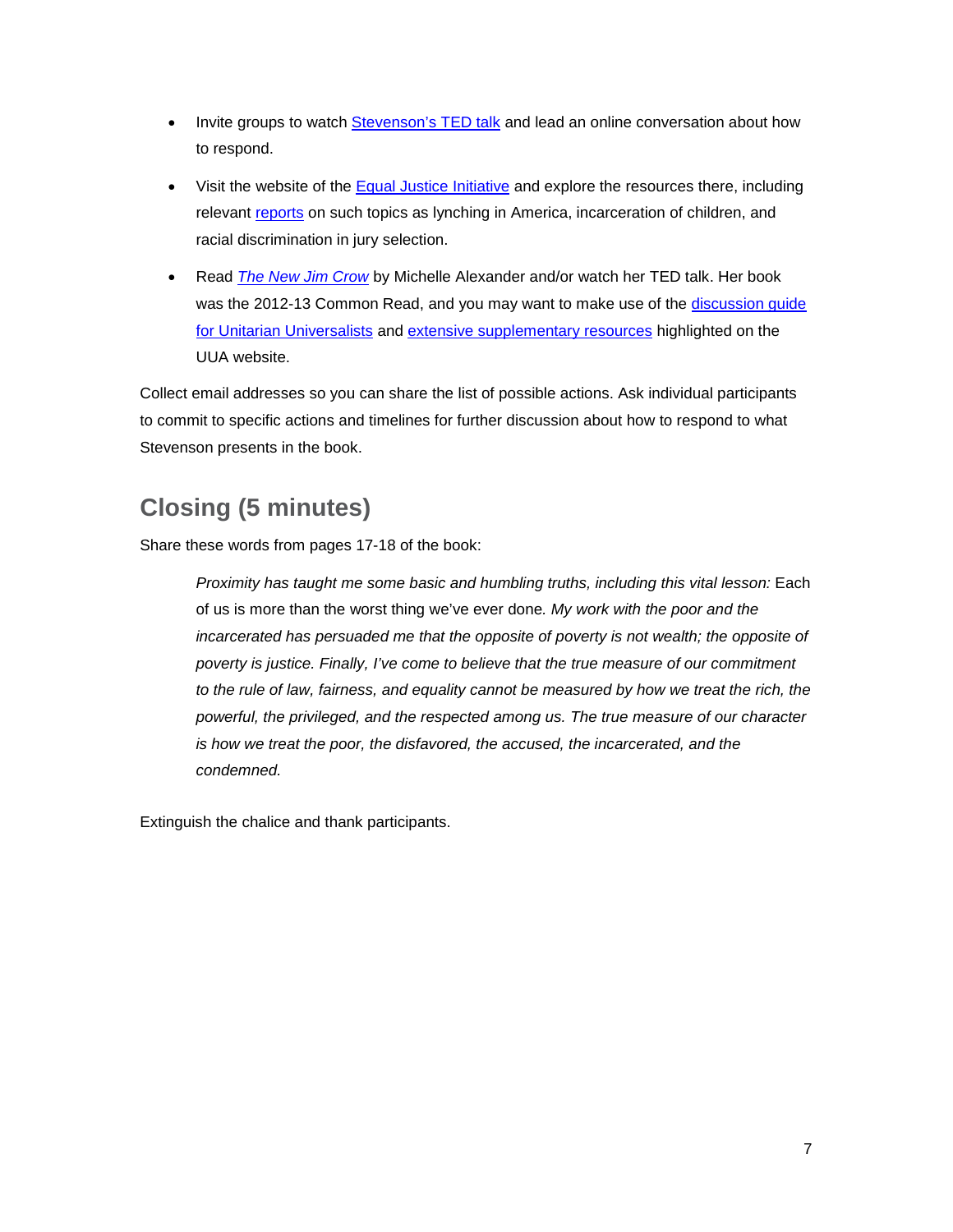# Three Session Version

#### **Goals**

- Provide a framework for responding to Just Mercy
- Invite readers to share their reactions and reflections in a safe and trusting community
- Explore Stevenson's call to bear witness to the ways in which the U.S. criminal justice system is neither just nor merciful to those on the margins of society
- Invite reflection how and why our faith calls us to make visible those people rendered invisible by the legal and prison systems visible, both to ourselves and in the public square
- Invite participants to gain new knowledge and insight about the U.S. criminal justice system
- Invite participants to act from their Unitarian Universalist values in response to what they learn from the book.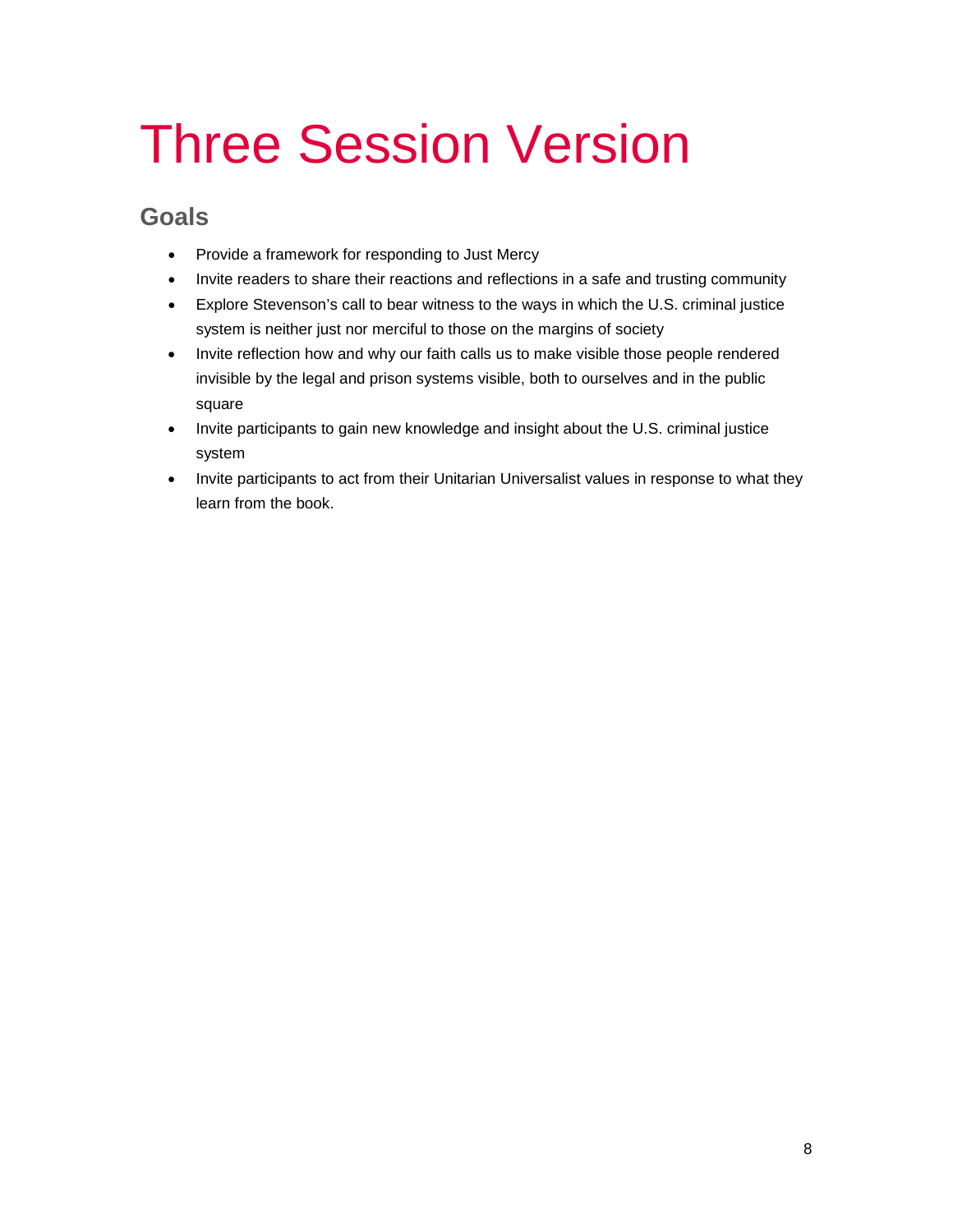# Session 1

#### **Materials**

- Chalice, candle and lighter or LED battery-operated candle
- Newsprint, markers, and tape
- [The Death Penalty in the United States Fact Sheet](http://www.eji.org/files/Dec%202011%20Death%20Penalty%20in%20the%20US%20Fact%20Sheet.pdf) from the Equal Justice Initiative
- Optional: Copies of *Singing the Living Tradition*, the UUA hymnbook, for participants to share
- Optional: A pair of handcuffs or other tangible representation of those who are incarcerated
- Optional: Computer with Internet connection and digital projector/speakers
- Optional: [Slavery to Mass Incarceration](http://www.eji.org/slaveryevolved) video from the Equal Justice Initiative (5:50)

#### **Preparation**

- Set out the chalice. If you are using handcuffs or another object to remind you of the people who are incarcerated, set those items out as well.
- Write these covenant points on newsprint, but do not post:
	- o We promise to speak from our own experiences and perspectives.
	- o We promise to listen respectfully to the experiences and perspectives of other people.
	- o We promise to pay attention to the group process, making sure that everyone has the opportunity to speak and to listen.
	- o We promise to use this time as an opportunity for ethical, religious, and spiritual discernment.
	- o We promise to listen to one another for understanding rather than to debate, even when the conversation touches on politics or public policy.
- Write on newsprint, and post:
	- o What surprised, troubled, or challenged you from the book, Just Mercy?
	- o What stories from the book stick with you?
- Write on newsprint, but do not post:
	- o Bearing in mind Stevenson's assertion that each of us is more than the worst thing we've ever done, what role should mercy play in the way we respond to those who have committed crimes?
	- o What life experiences help you relate to the themes of the book- justice, mercy, and redemption?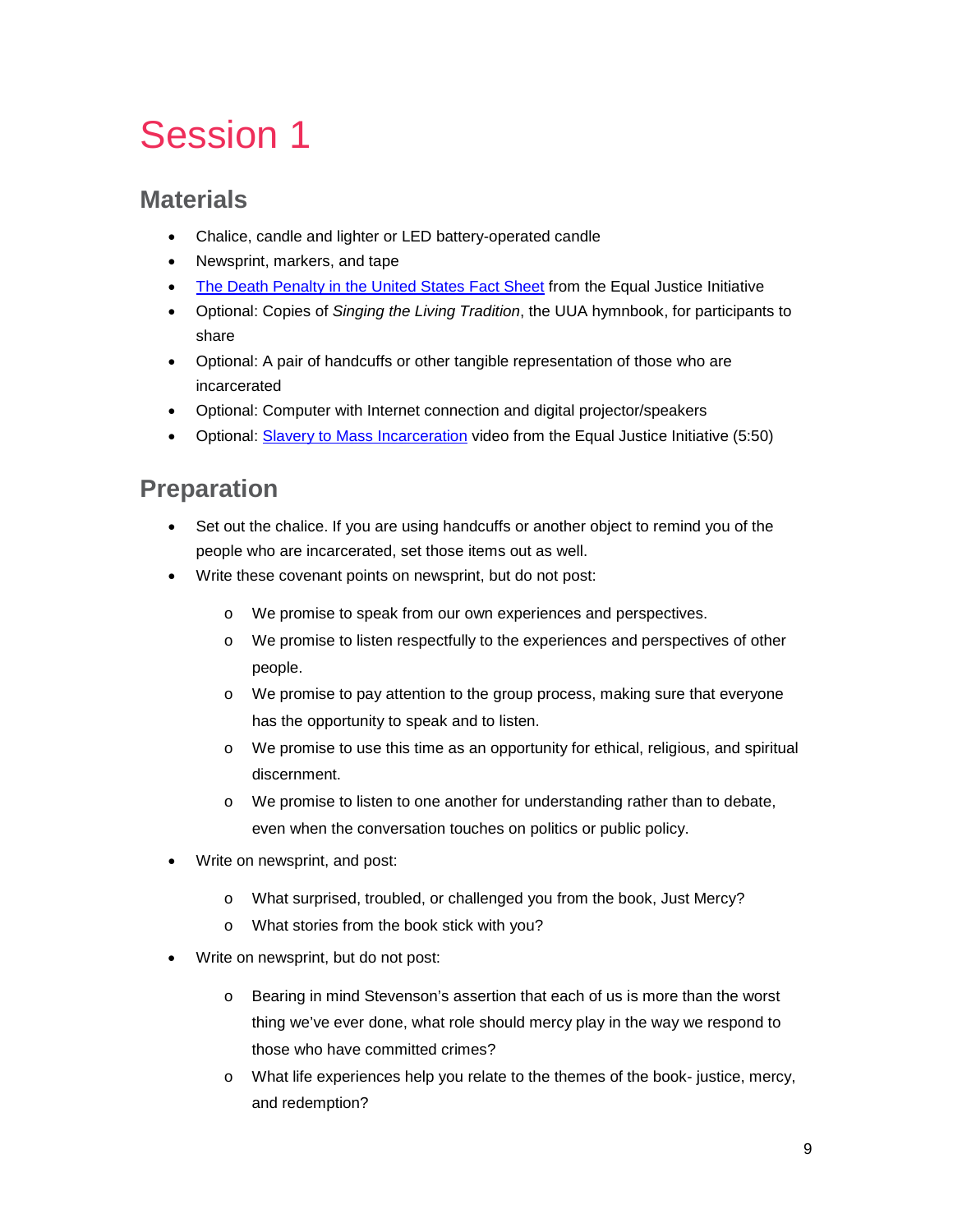- Write on newsprint, but do not post:
	- o What spiritual lessons do you draw from those who find their way to hope even in seemingly hopeless circumstances?
	- o What spiritual lessons do you draw from the author's tenacity in the face of what many might find overwhelming? From what sources did he draw hope?
- Optional: Recruit a song leader or accompanist for the opening.

### **Chalice Lighting/Opening Reading or Hymn (5 minutes)**

Welcome participants. Light the chalice and share the words to verses 3 and 4 of "Wake Now My Senses," Hymn 298 in *Singing the Living Tradition*, or invite participants to sing with you:

*Wake, now, compassion, give heed to the cry;*

*voices of suffering fill the wide sky;*

*take as your neighbor both stranger and friend,*

*praying and striving their hardship to end.*

*Wake, now, my conscience, with justice thy guide;*

*join with all people whose rights are denied;*

*take not for granted a privileged place;*

*God's love embraces the whole human race.*

(Lyrics by Thomas Mikelson; used with permission)

#### **Introductions and Creating a Covenant (10 minutes)**

Invite each person to introduce themselves and to share what brought them into the room for this discussion. Post the covenant points you have written on newsprint. Propose them as guidelines. Ask if any points need to be clarified, added, or amended. Note changes on newsprint. When the covenant is complete, invite participants to voice or signal agreement.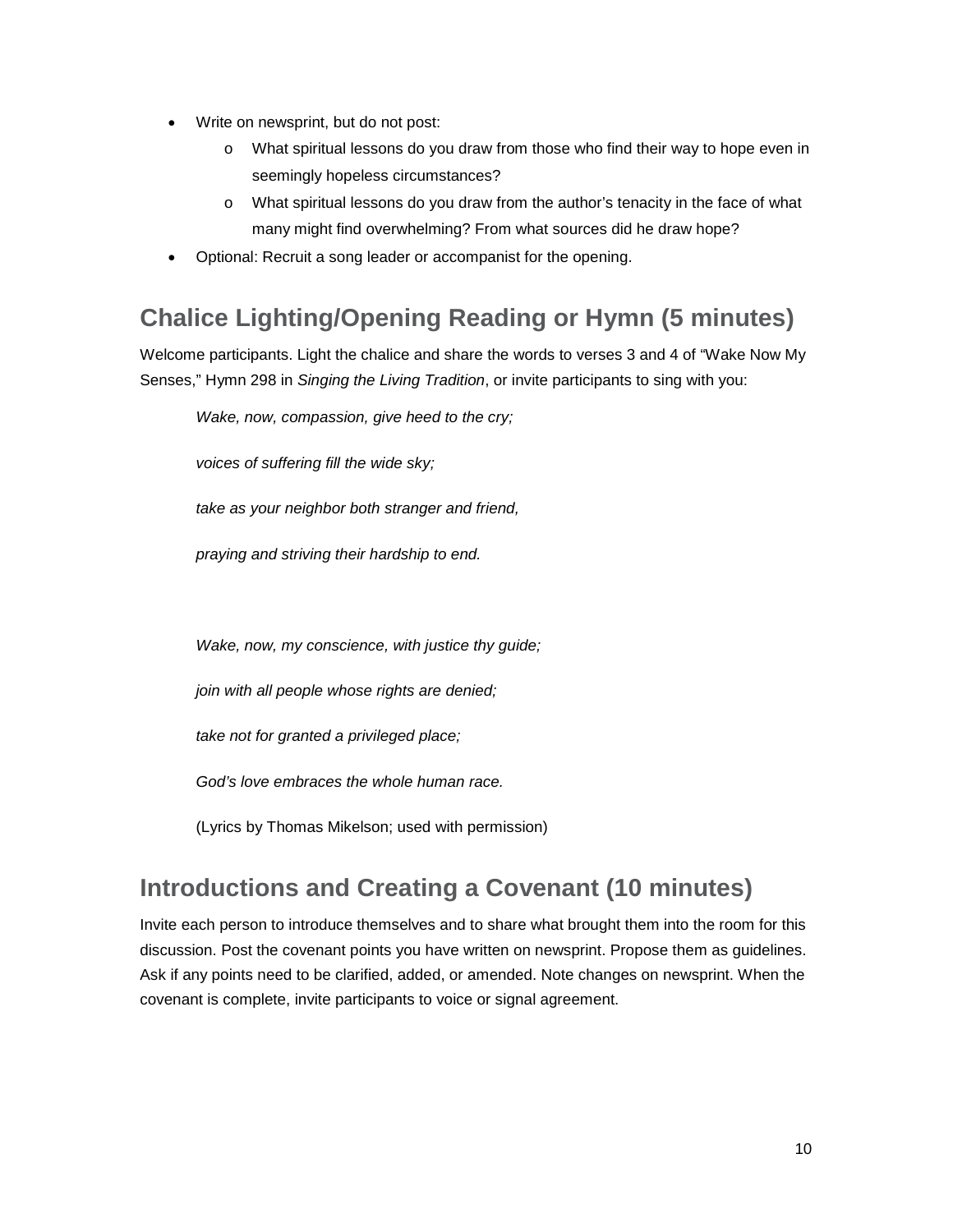#### **First Impressions (25 minutes)**

Invite participants to share an initial response to the book. Call attention to the questions you have posted and allow silence for two or three minutes for people to find their words. Then, ask them to share, one at a time, without interruption.

After the sharing, briefly ask participants to identify common threads or themes in their initial responses and record those on the posted newsprint.

#### **Sharing and Discussion (35-45 minutes)**

Distribute the fact sheet, The Death Penalty in the United States from the website of the Equal Justice Initiative, Bryan Stevenson's organization. Invite participants to read it over. Say:

Bryan Stevenson's grandmother told him, "You can't understand most of the important things from a distance, Bryan. You have to get close." *Just Mercy* helps us to get close and to understand more deeply the information presented on the fact sheet.

Lead a discussion using these questions to guide you:

- What is it about stories of individual suffering that make it hard for us to turn away? Do you respond with more compassion to individual stories than you do to information about injustice in the entire system? Why is that?
- What are the forces that distance us from those we as a society incarcerate and those we as a society condemn and put to death?
- Is it morally right that those on the margins need those in the mainstream to champion their causes in order to be treated fairly?
- What in your Unitarian Universalist faith demands that you respond to what you now know?

#### **Optional: Learning More (10 minutes)**

Share the video, *From Slavery to Mass Incarceration*. Repeat the statement from the end, "Racial bias remains a serious problem and is a direct and lasting legacy of American slavery and our failure to deal with the history of racial injustice."

Invite participants to take a moment or two to breathe and sit with the content of the video.

# **Closing (5 minutes)**

Extinguish the chalice and share these words from pages 17-18 of the book: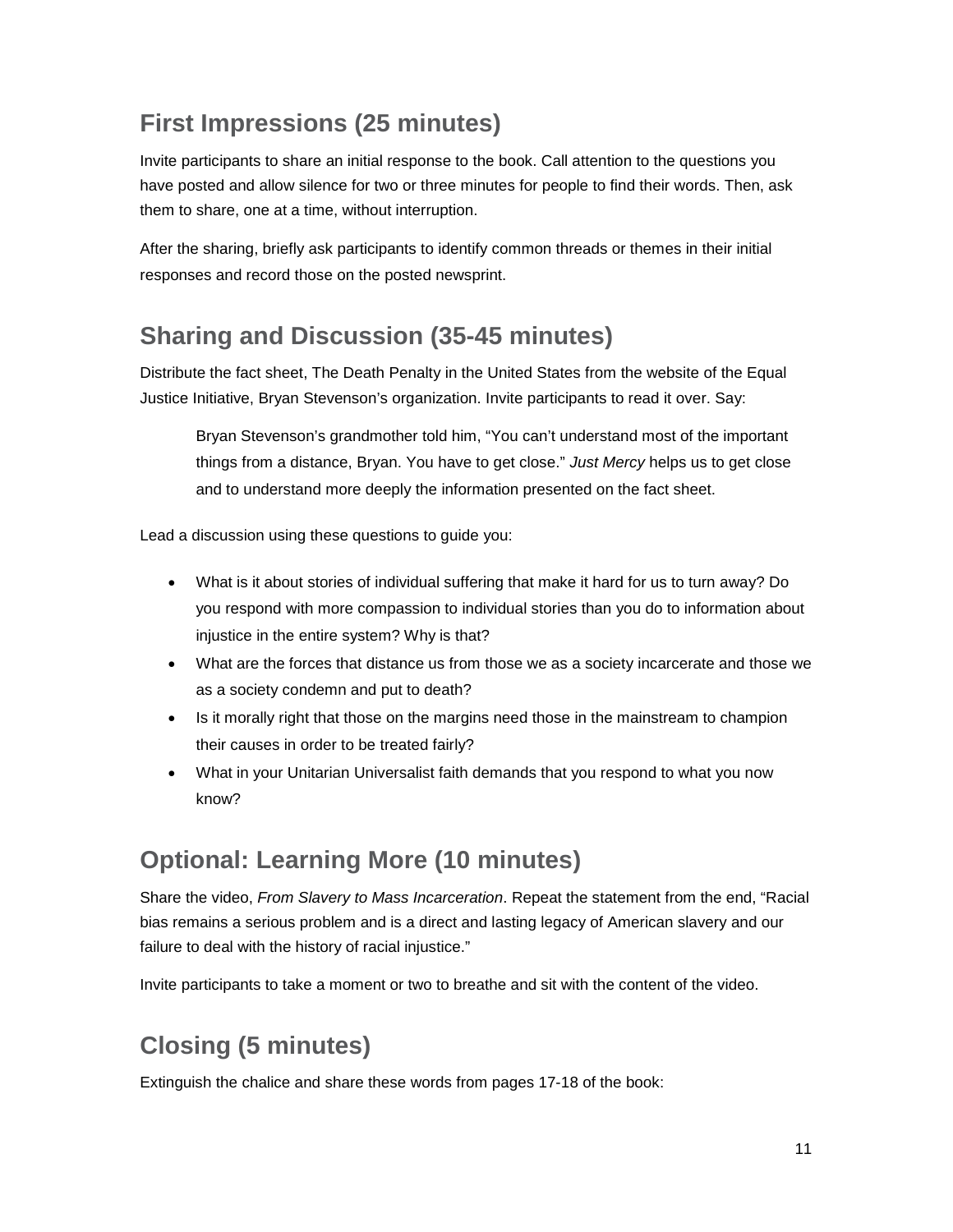*Proximity has taught me some basic and humbling truths, including this vital lesson: Each* of us is more than the worst thing we've ever done*. My work with the poor and the incarcerated has persuaded me that the opposite of poverty is not wealth; the opposite of poverty is justice. Finally, I've come to believe that the true measure of our commitment*  to the rule of law, fairness, and equality cannot be measured by how we treat the rich, the *powerful, the privileged, and the respected among us. The true measure of our character is how we treat the poor, the disfavored, the accused, the incarcerated, and the condemned.*

Invite participants to reflect on this question for the next session: What does hope look like for the author and for those whose stories he tells?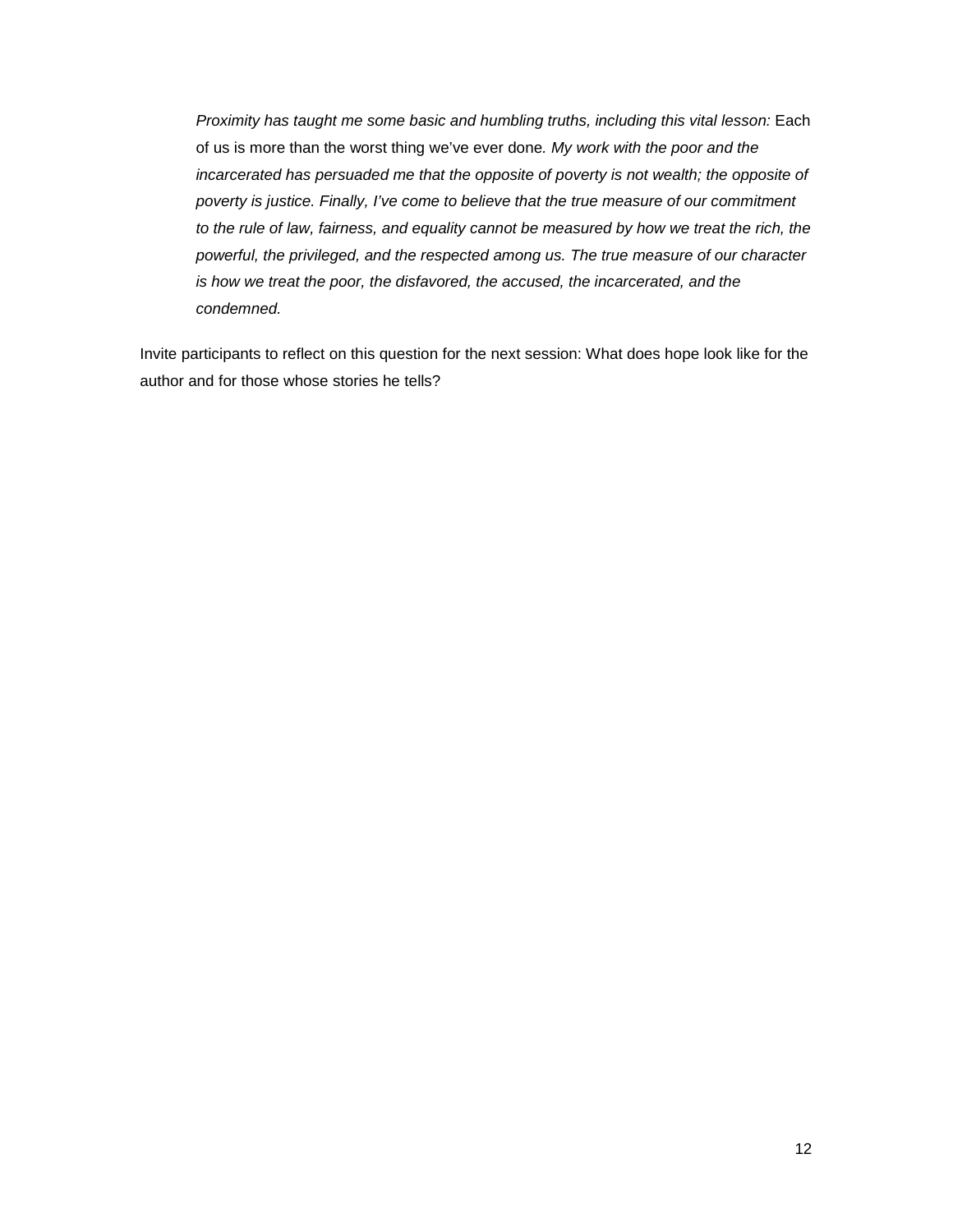# Session 2

#### **Materials**

- Chalice, candle and lighter or LED battery-operated candle
- Newsprint, markers, and tape
- Covenant from Session 1
- Optional: A pair of handcuffs or other tangible representation of those who are incarcerated
- Optional: ["They Couldn't Take My Soul: Anthony Ray Hinton on his Exoneration After 30](http://www.democracynow.org/2015/4/6/they_couldn_t_take_my_soul)  [Years on Death Row"](http://www.democracynow.org/2015/4/6/they_couldn_t_take_my_soul) video (11:49 – 19:20) Note: On the Equal Justice Initiative website, the video begins at 11:49
- Optional: Computer with Internet connection and digital projector/speakers

#### **Preparation**

- Post the covenant from Session 1.
- Set out the chalice. If you are using handcuffs or another object to remind you of the people who are incarcerated, set those items out as well.
- Write on newsprint, and post:
	- o Where in Stevenson's book did you see the seeds of restoration come to astonishing life? What stories or events stay with you?
	- o What spiritual lessons do you draw from those who find their way to hope even in horrific circumstances?
	- o What spiritual lessons do you draw from the author's tenacity in the face of what many might find overwhelming?
- Optional: Queue video and test equipment.

### **Opening Reading/Chalice Lighting (10 minutes)**

Light the chalice. Remind participants that one of the stories told in the book is of Ian Manuel, who was sentenced at age 13 to life without parole, sent to solitary to "protect' him from sexual assault, and kept in solitary for 18 years because he demonstrated suicidal and self-mutilating behaviors. Share a portion of the letter he wrote to Attorney Stevenson after Stevenson arranged for a session with a photographer to illuminate the plight of children sentenced to die in prison:

*I don't know how to make you feel the emotion and importance of those photos, but to be real, I want to show the world I'm alive! I want to look at those photos and feel alive! It would really help with my pain. I felt joyful today during the photo shoot. I wanted it to never end. Every time you visit and leave, I feel saddened. But I capture and cherish those moments in time, replaying them in my mind's eye, feeling grateful for human*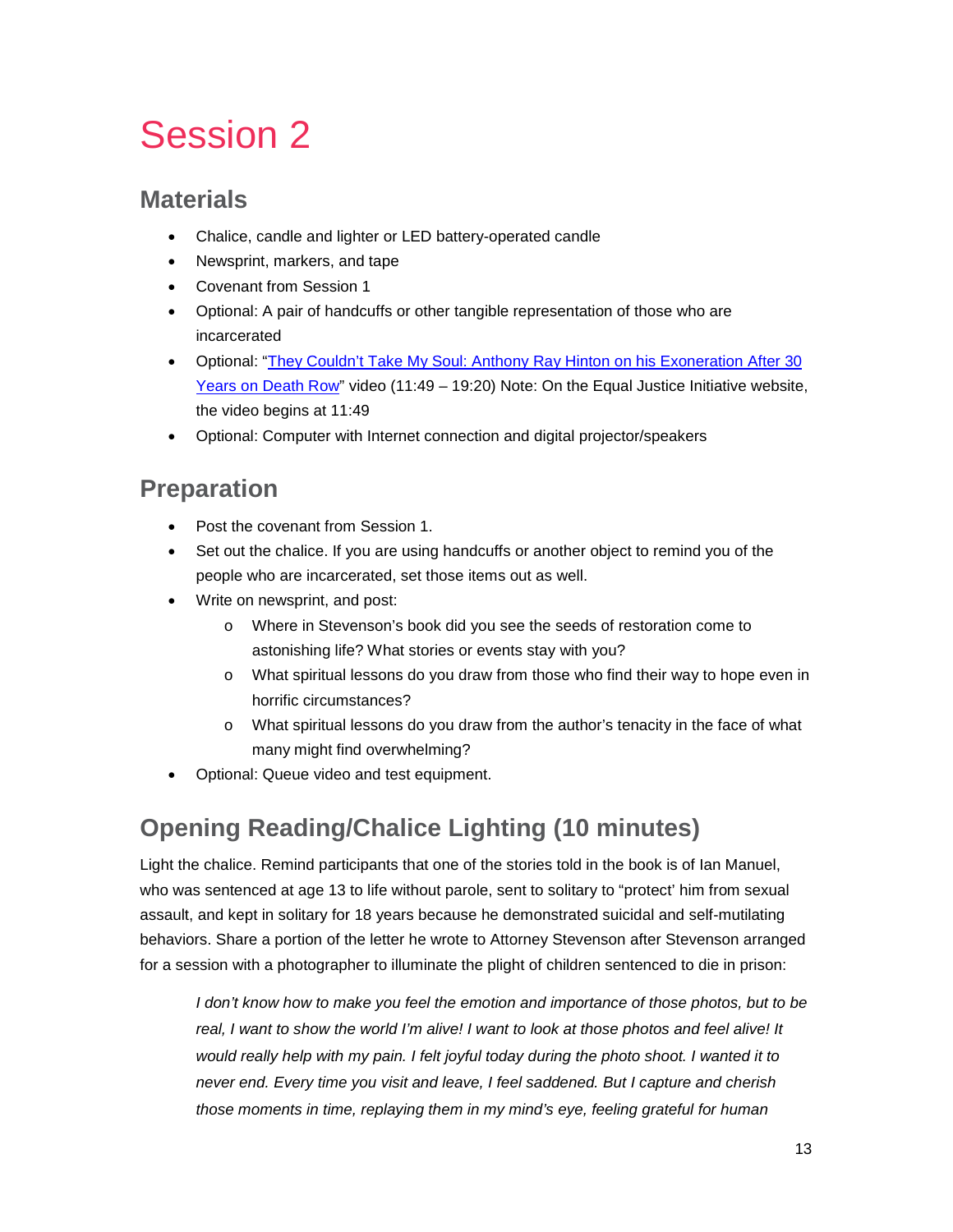interaction and contact. But today, just the simple handshakes we shared was a welcome *addition to my sensory deprived life.*

*Please tell me how many photos I can get? I want those photos of myself, almost as bad as I want my freedom.* (pg.163)

Review the covenant from Session 1.

### **Reflection and Sharing (25-35 minutes)**

Read this quote from page 17 of the book:

*I have discovered, deep in the hearts of many condemned and incarcerated people, the scattered traces of hope and humility- seeds of restoration that come to astonishing life when nurtured by simple interventions.*

Call attention to the posted reflection questions. Allow a minute or two of silence for people to find their words. Then, invite each person to share briefly, uninterrupted. Mention that for this conversation and any others, each person reserves the right to pass. As time allows, invite participants to respond to what others have shared.

### **Discussion 1 (20 minutes)**

Say, "Unitarian Universalist ethicist and theologian Sharon Welch states that people who are comfortable often turn away from the day-to-day issues of oppression because solutions to complex social problems are not within easy reach." Share this quote:

*It is easier to give up on long-term social change when one is comfortable in the present—when it is possible to have challenging work, excellent health care and housing, and access to fine arts. When the good life is present or within reach, it is tempting to despair of its ever being in reach for others and resort merely to enjoying it for oneself and one's family.*

Using some of the questions that follow, respond to Welch's assertion in light of the writing of Bryan Stevenson and the work of the Equal Justice Initiative. Remind participants of the covenant and their promise to speak from their own experiences:

- If you are forced by circumstances to confront injustice daily, what sustains you through times of hope and times of despair?
- If you are not forced by circumstances to confront injustice daily, what spiritual practices might keep you engaged and help you to do the work of justice-making?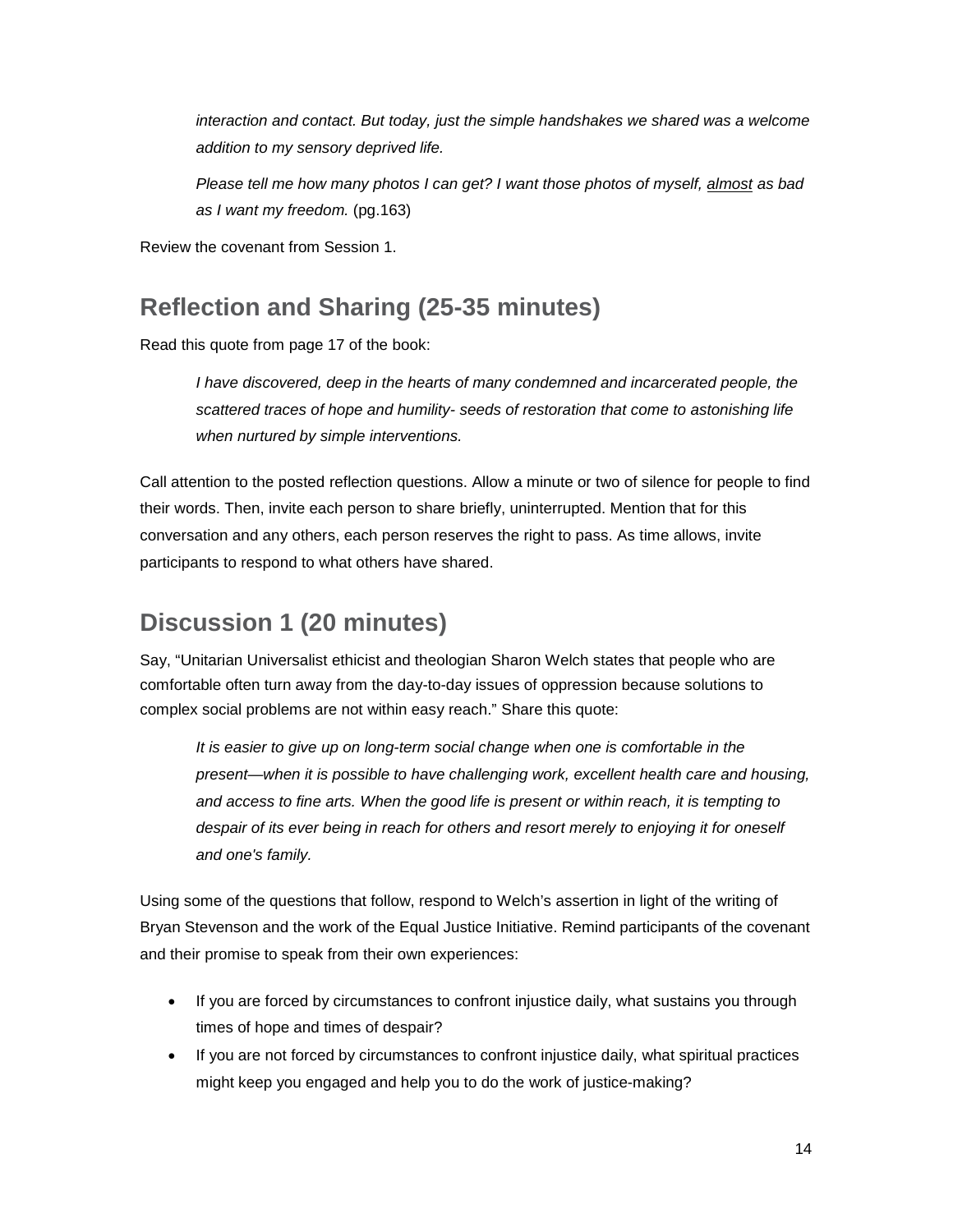• How does your Unitarian Universalist faith sustain you and strengthen your resolve, even when you see the problems of racism, mass incarceration, poverty, and other forms of injustice in their full magnitude?

### **Discussion 2 (15-25 minutes)**

Invite participants to consider how incarcerated people, especially those on death row or those sentenced to die in prison, maintain a sense of hope and a sense of humanity. If you have chosen to do so, show the first section (11:49 – 19:20) of the Democracy Now video, "They Can't Take My Soul." Lead a discussion, asking:

- What are some stories you can recall from the book (or the newscast) that show how people maintain hope and humanity in a seemingly hopeless situation?
- Can you imagine finding hope if you were in this situation? What would you lean on in such circumstances?

# **Closing (5 minutes)**

Say: "In one story from the book, Marsha Colby, a poor white woman living in difficult circumstances had been sentenced to die in prison for killing a baby that was, in fact, stillborn. After her exoneration due to a closer look at the forensic evidence, she began to work for the release of other women held in the infamous Tutwiler prison in Alabama. Equal Justice Initiative honored her story and her work, and she spoke to those gathered to honor her." Read this passage from page 241 of the book aloud:

*I want to thank all of you for recognizing me and what I've been through. Y'all are being very kind to me. I'm just happy to be free." She spoke to the large audience calmly and*  with a great deal of composure. She was articulate and charming. She became emotional *only when she talked about the women she'd left behind.*

*I am lucky. I got help that most women can't get. It's what bothers me the most now, knowing that they are still there and I'm home. I hope they can do more to help more people." Her gown sparkled in the lights, and the audience rose to applaud Marsha as she wept for the women she left behind.*

*Following her, I couldn't think of what to say. "We need more hope. We need more mercy. We need more justice.*

Invite participants to reflect on the meaning and practice of offering mercy in preparation for the next session. Extinguish the chalice.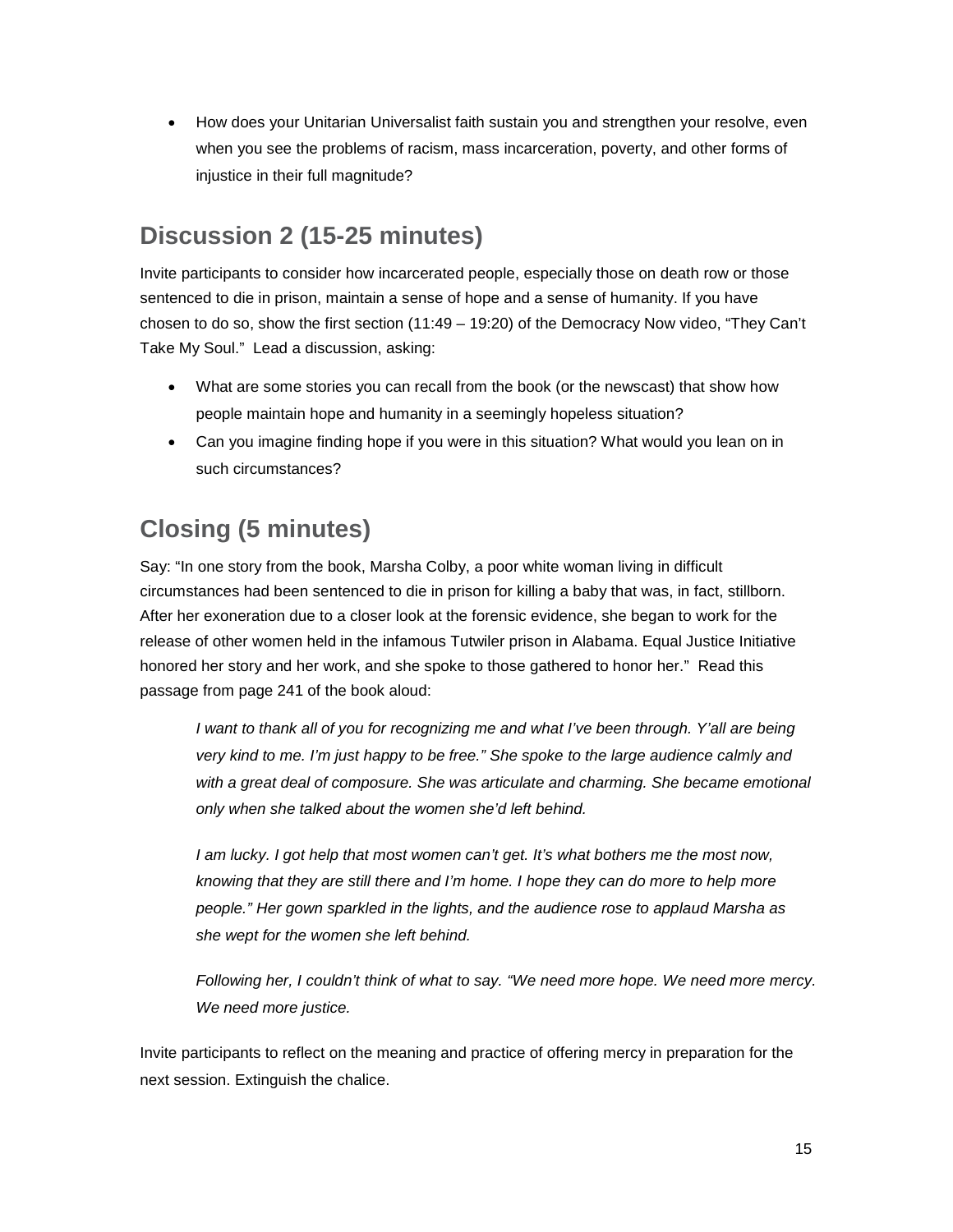# Session 3

#### **Materials**

- Chalice, candle and lighter or LED battery-operated candle
- Newsprint, markers, and tape
- Covenant from Session 1
- Optional: A pair of handcuffs or other tangible representation of those who are incarcerated
- Optional: Computer with Internet access

#### **Preparation**

- Post covenant from Session 1.
- Set out the chalice. If you are using handcuffs or another object to remind you of the people who are incarcerated, set those items out as well.
- Write on newsprint, and post:
	- o What do you take from the story of the prison guard's turn around? What role did empathy play in bringing him to a place of compassion and mercy for the imprisoned man?
	- o Can you imagine yourself in similar circumstances? What in your experience connects you to the guard's change of heart?
- Write on newsprint, but do not post:
	- o As you were reading, did you respond differently to those who were incarcerated and sentenced for a crime they did not commit and those who were incarcerated for a crime they did commit? If your responses were different, what values and experiences account for your different responses?
	- o What experiences in your life connect you with those who have committed crimes and are in need of compassion and mercy?

# **Opening Reading/Chalice Lighting (5 minutes)**

Introduce the reading, saying, "In one story from the book, Attorney Stevenson visits Avery Jenkins, a military veteran sentenced to death after killing someone during a severe psychotic episode. Stevenson had previously been subjected to an illegal strip search by a white prison guard when visiting his client. When he once again encountered that guard after the court hearing detailing Avery Jenkins' veteran status and mental illness, the guard's attitude was quite different." Read this passage from page 200-201 of the book aloud: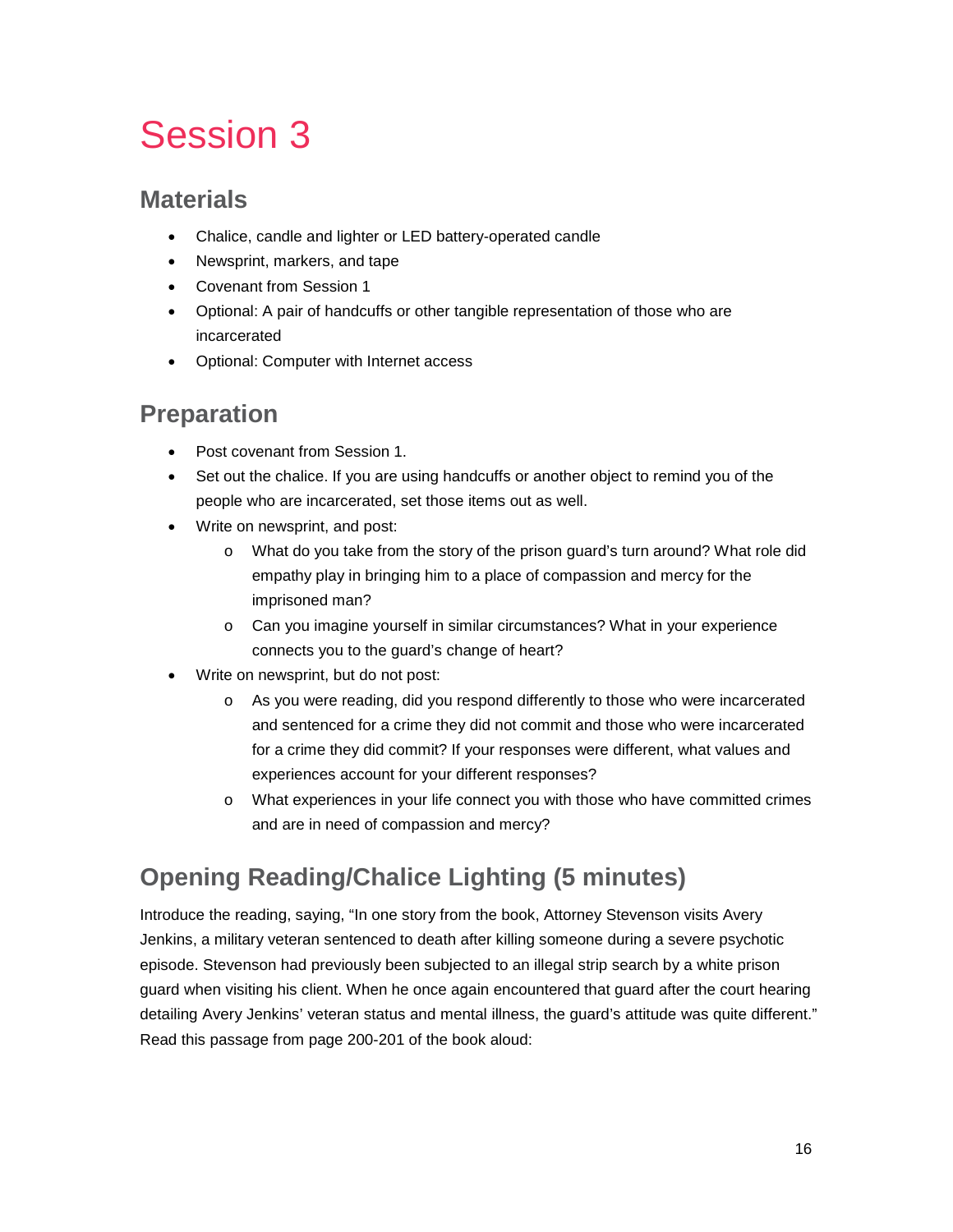*I was confused by his shift in attitude. I thanked him and walked to the visitation room door with the officer following behind me. He turned to unlock the padlock so that I could go inside. As I started to walk past him to enter, he placed his hand on my shoulder.*

*"Hey, um, I'd like to tell you something."*

*I wasn't sure where he was going with this.*

*"You know I took ole Avery to court for his hearing and was down there with y'all for those three days. And I, uh, well, I want you to know that I was listening." He removed his hand from my shoulder and looked past me, as if staring at something behind me. "You know, I-uh, well, I appreciate what you're doing. I really do. It was kind of difficult for me to be in that courtroom to hear what y'all was talking about. I came up in foster care, you know. I came up in foster care, too," His face softened. "Man, I didn't think anybody had it as bad as me. They moved me around like I wasn't wanted nowhere. I had it pretty rough. But*  listening to what you was saying about Avery made me realize that there were other *people who had it as bad as I did. I guess even worse. I mean, it brought back a lot of memories, sitting in that courtroom…*

*You know, I guess what I'm trying to say is that I think it's good what you're doing, I got so angry coming up that there were plenty of times when I really wanted to hurt somebody, just because I was angry. I made it to eighteen, joined the military, and you know, I've been okay. But sitting in that courtroom brought back memories, and I think I realized how I'm still kind of angry."*

*I smiled. He continued: "That expert doctor you put up said that some of the damage that's done to kids in these abusive homes is permanent: that kind of made me worry. You think that's true?"*

"Oh, I think we can always do better," I told him. "The bad things that happen to us don't *define us. It's just important sometimes that people understand where we're coming from."*

Light the chalice and review the covenant from Session 1.

#### **Discussion and Sharing (25 minutes)**

Say, "Stevenson calls his book Just Mercy and invites us to consider the place of justice, mercy, and compassion in regard to the U.S. criminal justice system." Call attention to the posted questions and lead a discussion using the first pair of questions. Allow 15 minutes for the discussion.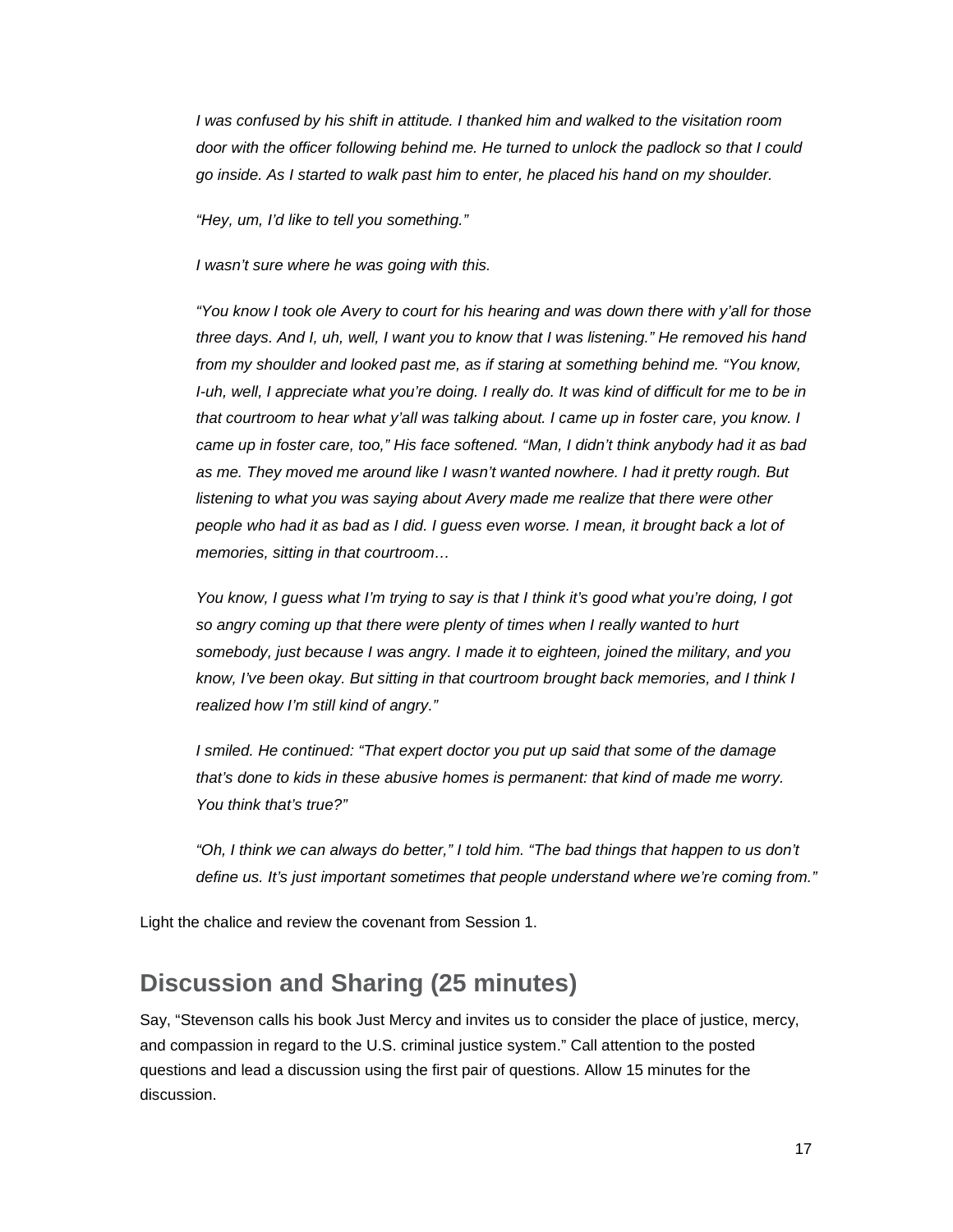Then, ask participants to reflect quietly on the second pair of questions on the posted newsprint. Invite participants to respond one at a time, without interruption, reminding them that they always have the right to pass.

### **Sharing 1 (20 minutes)**

Read this passage from page 267 of the book aloud:

In preparing litigation on behalf of the children we were representing, it was clear that *these shocking and senseless crimes* [they had committed] *couldn't be evaluated honestly without understanding the lives these children had been forced to endure.* 

Invite participants to reflect on Stevenson's belief in the need for mercy in our system for dealing with crime. After a minute, post the second set of questions. Invite participants to share their responses to one or more of the questions, speaking one at a time without interruption.

#### **Sharing 2 (15 minutes)**

Say:

Wisdom from the Christian faith tradition is particularly powerful to Stevenson, helping him to frame the work he is doing. He references the passage from the book of John where Jesus advocates for mercy for a condemned woman, saying "Let anyone among you who is without sin be the first to throw a stone at her."

Ask, "Does this story from the Christian scriptures speak to you? What other texts, stories, songs, or experiences call you to compassion, mercy, and forgiveness?" Allow a minute or two of silence for people to find their words. Then, invite each person to share briefly, uninterrupted.

#### **Discussion (20 minutes)**

Invite the group to begin a conversation about how to engage your congregation or group in movements opposed to mass incarceration and/or the death penalty. Ask:

"What religious or secular partners in your local community might you work with to bring these issues to public attention? What legislative action might you support? How might you support those who are incarcerated?" Explain that this conversation is just the beginning, and that participants may want to arrange for further conversation in person and/or online to explore options. Here are some possible actions: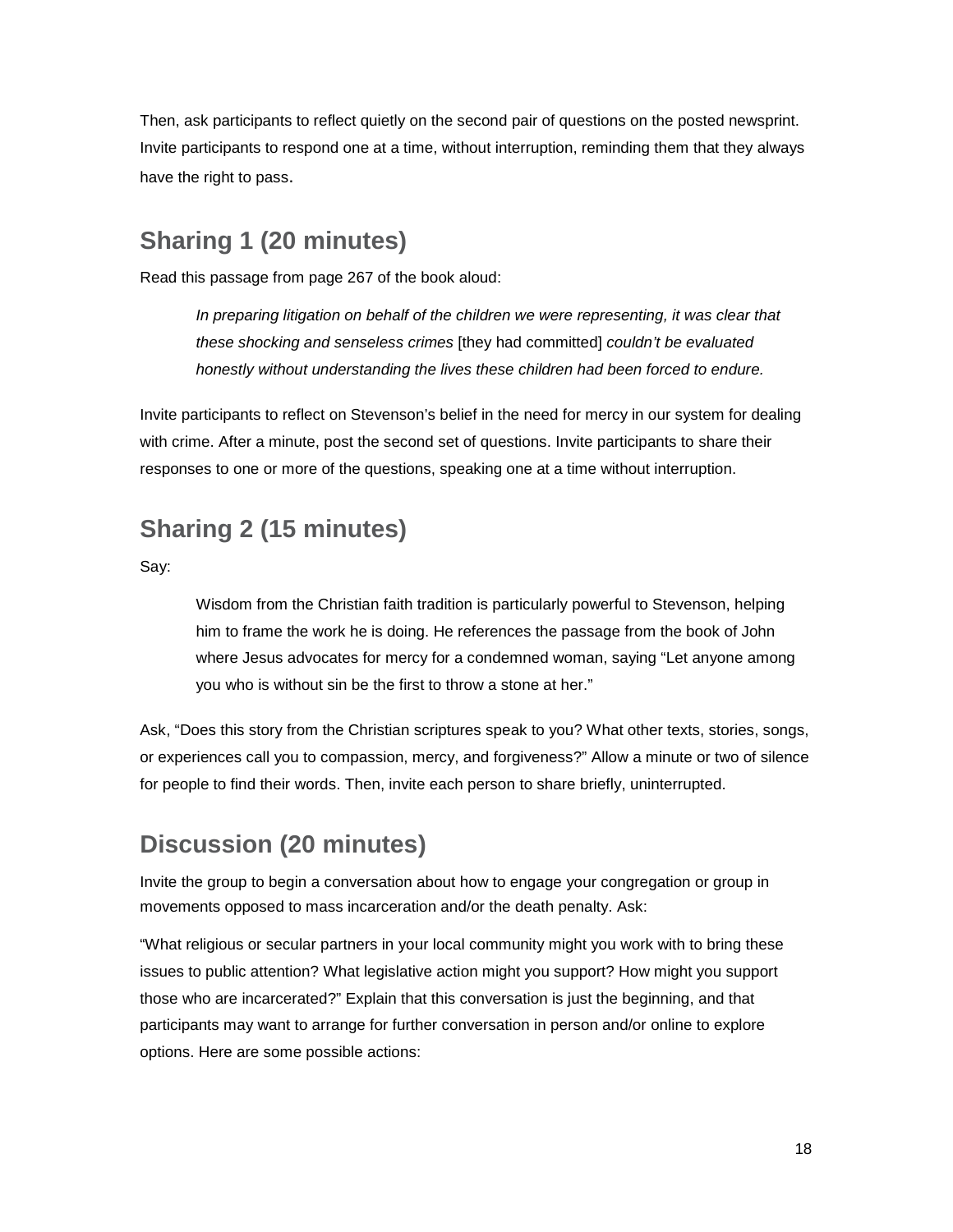- Learn more about the [Church of the Larger Fellowship's prison ministry.](http://www.questformeaning.org/programs/prison-ministry/) Find out how you can take part in efforts to reach out to those who are incarcerated.
- Research local prison ministries and find out how you and/or your congregation can get involved.
- Learn about legislative initiatives that aim to dismantle the system of mass incarceration and/or work against the death penalty. Check with your [Unitarian Universalist State](http://uustatenetworks.org/)  [Advocacy Network,](http://uustatenetworks.org/) if there is one, to find out about their efforts. Organize support for those initiatives that are in line with Unitarian Universalist values.
- Learn about restorative justice, an alternative way to work with those who have engaged in criminal or antisocial activity. ["Restorative Justice: The Long Struggle"](http://www.tikkun.org/nextgen/restorative-justice-the-long-struggle) and ["A](http://www.tikkun.org/nextgen/a-restorative-circle-in-the-wake-of-a-police-shooting)  [Restorative Circle in the Wake of a Police Shooting,](http://www.tikkun.org/nextgen/a-restorative-circle-in-the-wake-of-a-police-shooting)" both articles from *Tikkun* magazine, explore the theology and application of restorative justice. [Restorative Works Learning](http://restorativeworks.net/)  [Network](http://restorativeworks.net/) provides information, news, and learning opportunities about restorative practices.
- Review the 2005 UUA Statement of Conscience, [Criminal Justice and Prison Reform](http://www.uua.org/statements/criminal-justice-and-prison-reform) and follow some of the suggested congregational actions at the end of the statement.
- Invite others to read *Just Mercy* and organize more discussion groups, perhaps including those from other faith communities and civic or community organizations.
- Invite groups to watch **Stevenson's TED talk** and lead an online conversation about how to respond.
- Visit the website of the [Equal Justice Initiative](http://www.eji.org/) and explore the resources there, including relevant [reports](http://www.eji.org/files/EJI%20Public%20Education%20Materials.pdf) on such topics as lynching in America, incarceration of children, and racial discrimination in jury selection.
- Read *[The New Jim Crow](http://www.uuabookstore.org/The-New-Jim-Crow-P17240.aspx)* by Michelle Alexander and/or watch her TED talk. Her book was the 2012-13 Common Read, and you may want to make use of the discussion quide [for Unitarian Universalists](http://www.uua.org/sites/live-new.uua.org/files/documents/lfd/commonread/crow_discussion.pdf) and [extensive supplementary resources](http://www.uua.org/multiculturalism/new-jim-crow) highlighted on the UUA website.

Collect email addresses so you can share the list of possible actions. Ask individual participants to commit to specific actions and timelines for further discussion about your group's actions in response to *Just Mercy*.

# **Closing (5 minutes)**

Share "Only Begun," by William Sinkford, from *[Voices from the Margins](http://www.uuabookstore.org/Voices-from-the-Margins-P17223.aspx)*, used with permission: